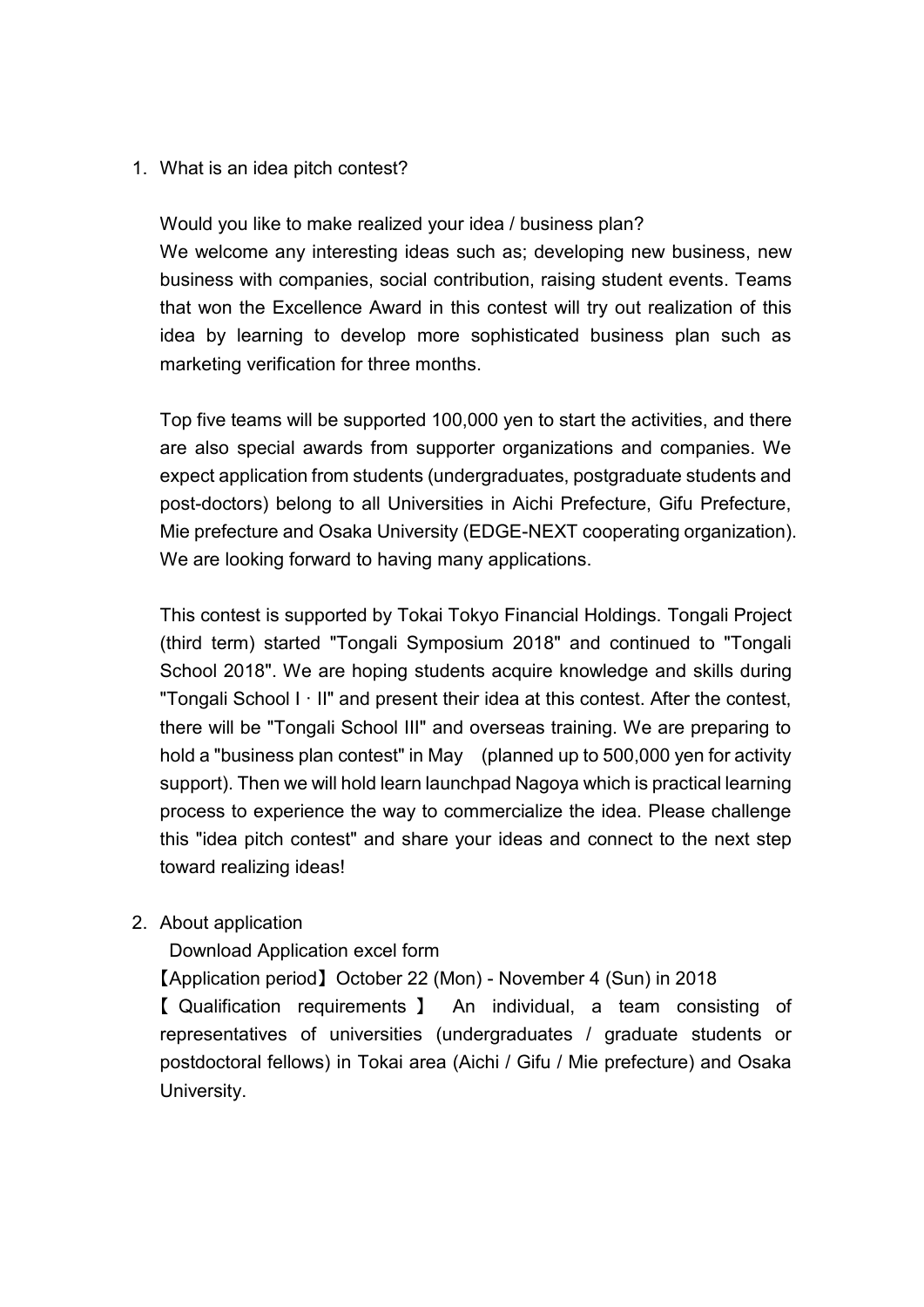3. ※ For those who applied to the past Tongali contest ※

1. Teams that won Idea Past Contest or business plan contest in the past cannot apply.

- 2. If you are not won in the past, can apply brushed up idea
- 4. Application method Please apply via website.
- 5. In case of many applications

In the case of a large number of applications, we are planning to hold preselection session at the Nagoya University on November 16 (Friday) ask you to make the same 3-minute pitch as the final selection. Details will be sent to the representative of applicants after the application deadline.

6. Points to remember

• One representative can only apply one plan. However, it is possible to join other team as a member.

• In case of there are too many applications, pre-selection session will be held.

• If you want to make realize your ideas, sharing with others is a shortcut. However, we cannot guarantee there will not plagiarism and imitation of excellent ideas. So we suggest to apply intellectual property rights before presenting in public.

• Applicants are responsible for infringement of copyright of ideas. Tongali project is not involved.

• We will not evaluate ideas those judged as inappropriate

7. On the contest day

【Date and time】

November 27, 2018 (Tue) 16: 00 - 19: 30 Conte (Reception 19: 30 - 20: 30)

【Venue】

Nagoya Institute of Technology NITech Hall 2nd Floor Learning Commons

【Contest Contents】 3 minutes pitch and 5 minutes for QA.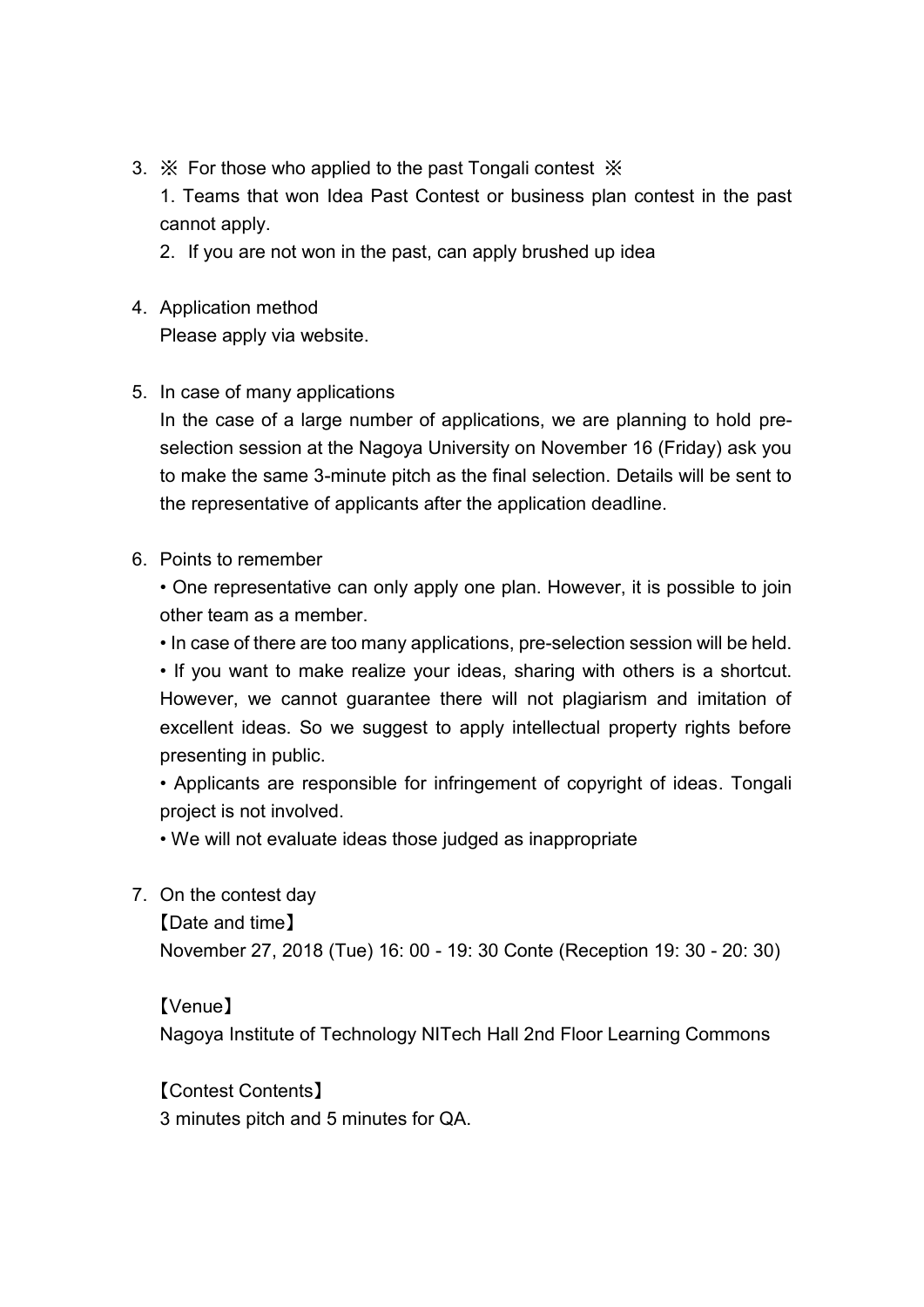## 【Examination criteria】

The examination will be based on the application form and the presentation. Criteria are as follows.

- 1. Excitement (The whole idea is attractive)
- 2. Novelty / Originality (Characteristic of ideas, Competitive)
- 3. Marketability (Clear market needs and demand are expected)
- 4. Future prospects (Provision for the future development)

In addition, the presentation itself and responses to the question will also be subject to review.

## 【Judge】

Dr. Shigeaki Zaima, (chair) Chief, Academic Research and Industry-Academia-Government Collaboration promotion, Nagoya University

Ms. Yuko Kitaoka, Executive Officer, Japan Venture Capital Co., Ltd.

Mr. Yuji Naito, Director, Serendip Consulting Co., Ltd.

Mr. Masatoshi Nakamura, NTT West Japan Open

Mr. Takahiro Makino, Director, Mirai Project Co., Ltd. and Representative Director, Ateam Co., Ltd.

Mr. Yuichi Morito, Representative Director, Knowledge Network Co., Ltd.

Mr. Takumi Inoue, Idea Pitch Contest 2016 Excellence Award, School of Medicine, Nagoya University 4th year

# 【Award】

## **Tongali Award (Excellence Award) (5 teams)**

- Activity support 100,000 yen /team
- Provide practical supports to start business up to 200,000 yen

#### **Supporter Award**

- Nippon Venture Capital Co. Ltd.
- Daiwa Securities Co., Ltd.
- Chukyo Television Broadcasting Co., Ltd.
- Tokai Tokyo Securities Co., Ltd.
- Nagoya City Guarantee Association
- Marubeni Corporation
- Mitsubishi Corporation
- Right to challenge Denmark design thinking training (2 teams)